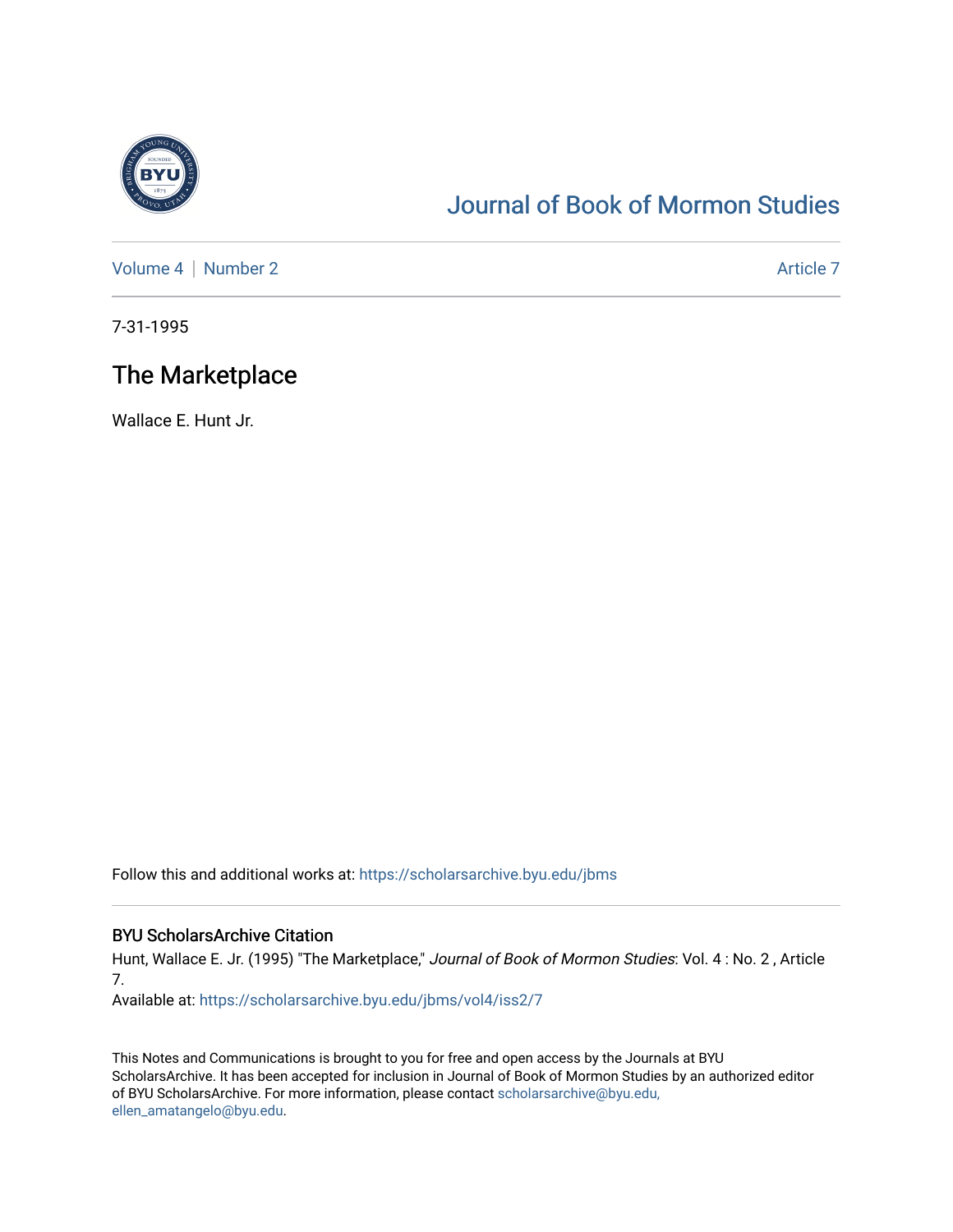

NEAL A. MAXWELL INSTITUTE FOR RELIGIOUS SCHOLARSHIP

BRIGHAM YOUNG UNIVERSITY . PROVO, UTAH

- **Title** Notes and Communications: The Marketplace
- Wallace E. Hunt Jr. **Author(s)**
- *Journal of Book of Mormon Studies* 4/2 (1995): 138–41. **Reference**
	- 1065-9366 (print), 2168-3158 (online) **ISSN**
- The small detail of the "chief market" mentioned in the story of Nephi's prayer on his tower (Helaman 7:10) corresponds well to what is known of marketplaces in ancient Mesoamerica. **Abstract**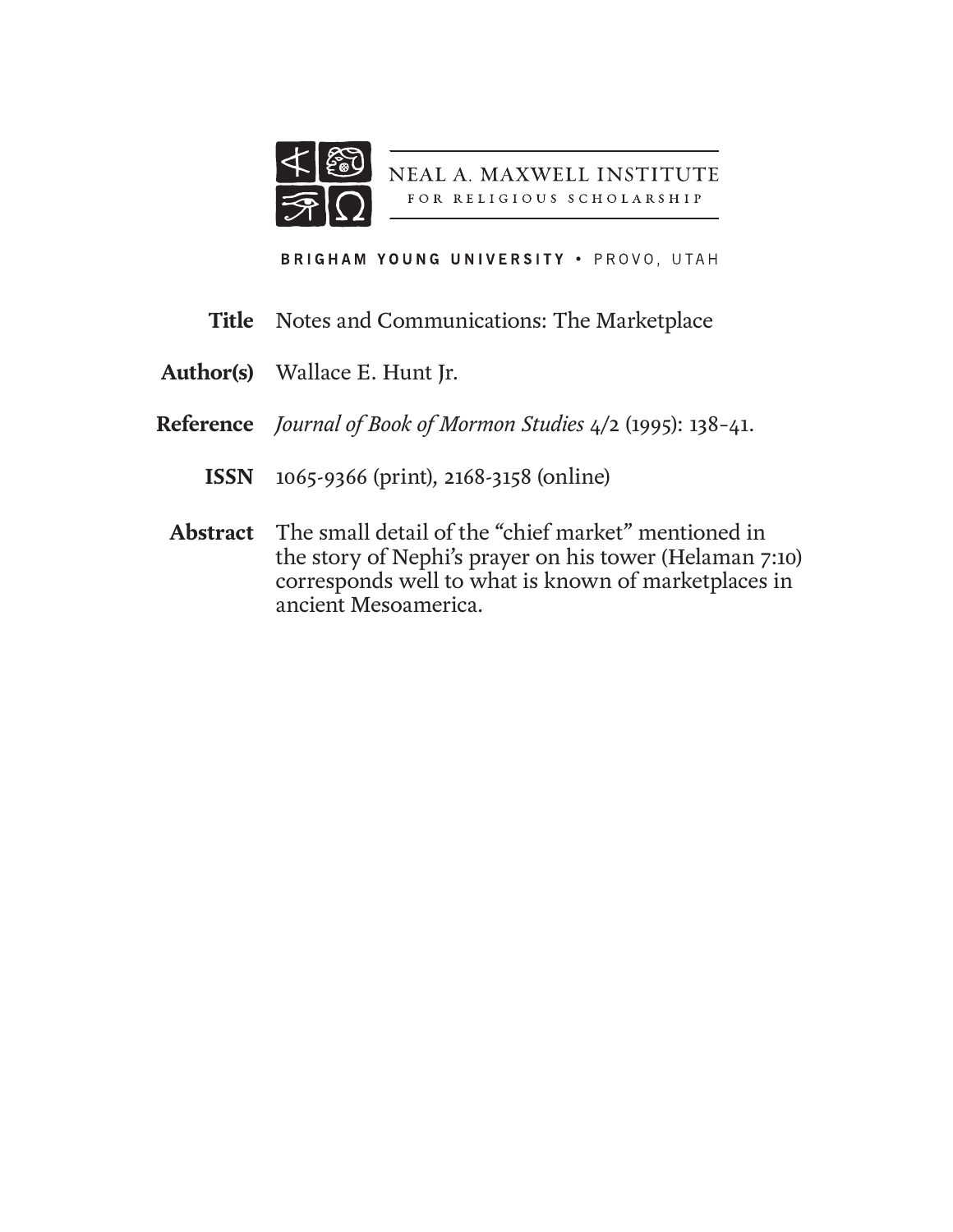#### NOTES AND COMMUNICATIONS

## The Marketplace

#### Wallace E. Hunt, Jr.

In relating the story of Nephi<sub>2</sub>'s praying on his tower after returning to his home in Zarahemla from the land northward, Mormon adds a seemingly immaterial description of the tower's location when he places it "in the garden of Nephi. which was by the highway which led to the chief market" (Helaman 7:10). Significantly, this is the only place in the Book of Mormon where the word *markel* appears.

One hardly notices the words *chief market* in this particular chapter, and upon deeper perusal of the verse, the use of the two words at first seems unnecessary. Why add this description? If Joseph Smith were authoring the book, there would be no need to include such a description. In fact. any unusual word or description could jeopardize the integrity of the work. After all, the native Americans with whom he was familiar had no marketplaces!

We can. however, draw several conclusions from Mormon's inclusion of the phrase *chief market.* First. the description was important to include. since he was limited for space and therefore would have included only words, phrases. and events that he felt were significant.<sup>1</sup> Also, this description signifies that cities in this time period not only had more than one market. but that one of the markets was either larger or more significant than the others.

<sup>1</sup> To demonstrate the significance of his severe abridgment, Mormon stated four times that in abridging the Nephite records, he wrote "less than a hundredth part" (Mormon 1:5; Helaman 3:14; 3 Nephi 5:8: 26:6).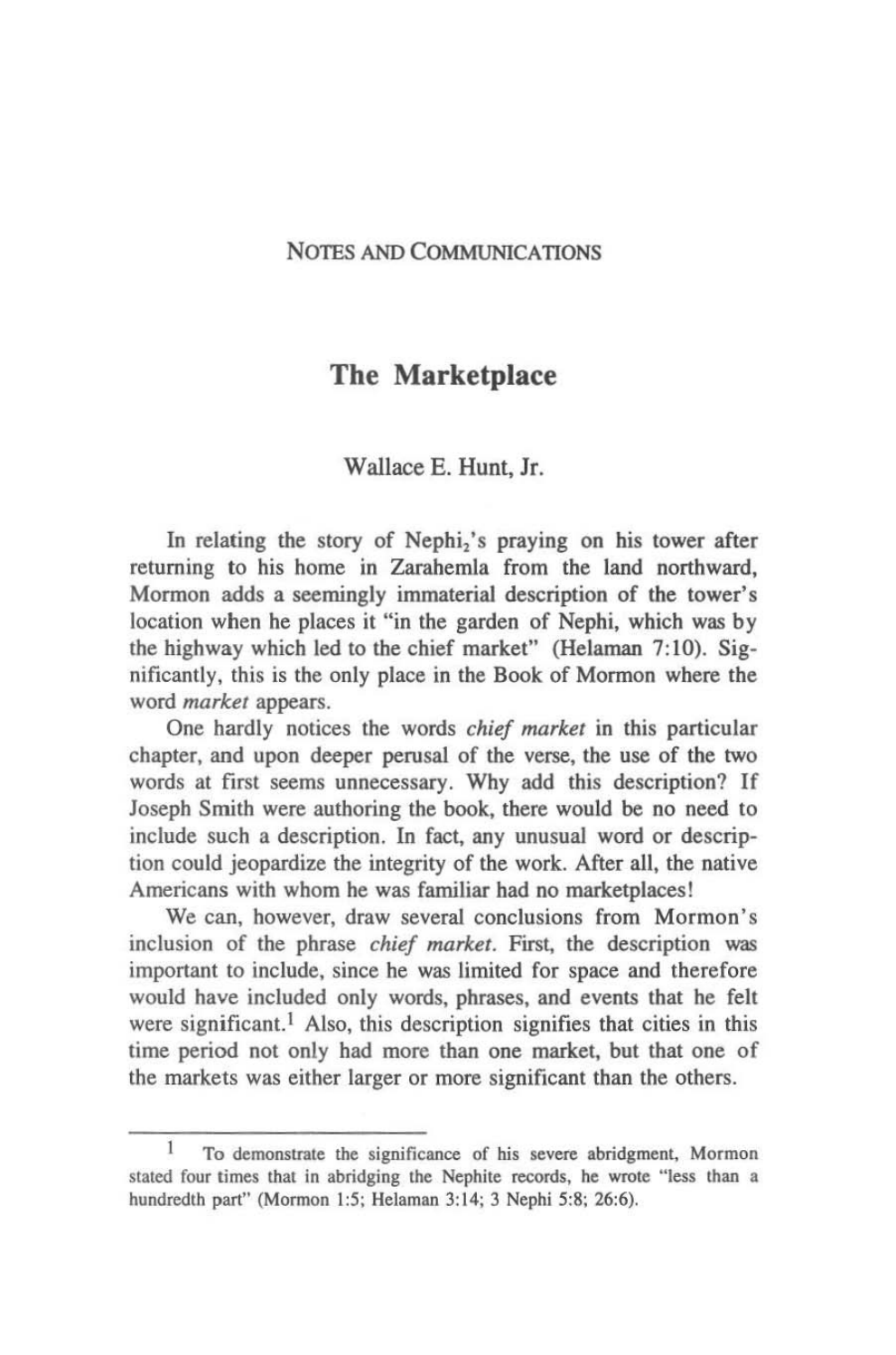If we look at Mesoamerica, the area most current Latter~day Saint scholars believe is the land of the Book of Mormon, we find that reference to a market (marketplace) is not only proper but crucial to Mormon's description of Nephi's praying and its effect upon the people. Some two million Maya live in Mesoamerica today. They hold close to their old ways, practicing their tradi· tional skills of farming and craft work and seldom marrying out· side the Maya natives. The marketplace is a continuing and important part of their culture. Most Mesoamerican scholars acknowledge the existence of marketplaces in ancient Meso· america. J. Eric Thompson comments, "The present-day markets of highland Guatemala are enchanting, colorful, and thought· provoking, but they are but pale shadows of the markets in pre-Columbian times."2 Willey indicates that "The high development of the market as an institution and the rise of specialized mer· chants is distinctively Mesoamerican," and "Markets were emphasized in native Mesoamerica as they are today."3

The ancient Mesoamerican markets were probably held out in the open. They were generally located in the main plaza or court· yards next to the temples, just as they are located near churches today. In most of these markets, the merchants would have little cover over their stalls other than those made of straw or wood. This material, of course, would not endure the ravages of time to tell us the precise size and placement of their markets.4

Many scholars also acknowledge the existence of main or central (chief) marketplaces as well as satellite or smaller markets in large towns or cities. Nash, commenting on present·day life in middle America, states, "Around the major market are a series of market places" which "specialize and carry a reduced selection

<sup>2</sup> J. Eric S. Thompson, *The Rise and Fall of Maya Civilization*, 2nd ed. (Norman: University of Oklahoma, 1966), 222.

<sup>&</sup>lt;sup>3</sup> Gordon R. Willey et al., "The Patterns of Farming Life and Civilization," in *Handbook of Middle American Indians*, 15 vols., ed. Robert Wauchope et al. (Austin: University of Texas, 1964-76), 1:461-62.

<sup>4</sup> Morley and Brainerd comment: "Although no conclusive physical evidence of ancient markets exists, . . . their antiquity is assumed." However, they identify at Tikal a "large rectangular assemblage of multi-room buildings that seems to have served as Tikal's *major* market." Sylvanus G. Morley and George W. Brainerd, *The Ancient Maya*, rev. Robert J. Sharer. 4th ed. (Stanford: Stanford University Press, 1983), 59. emphasis added.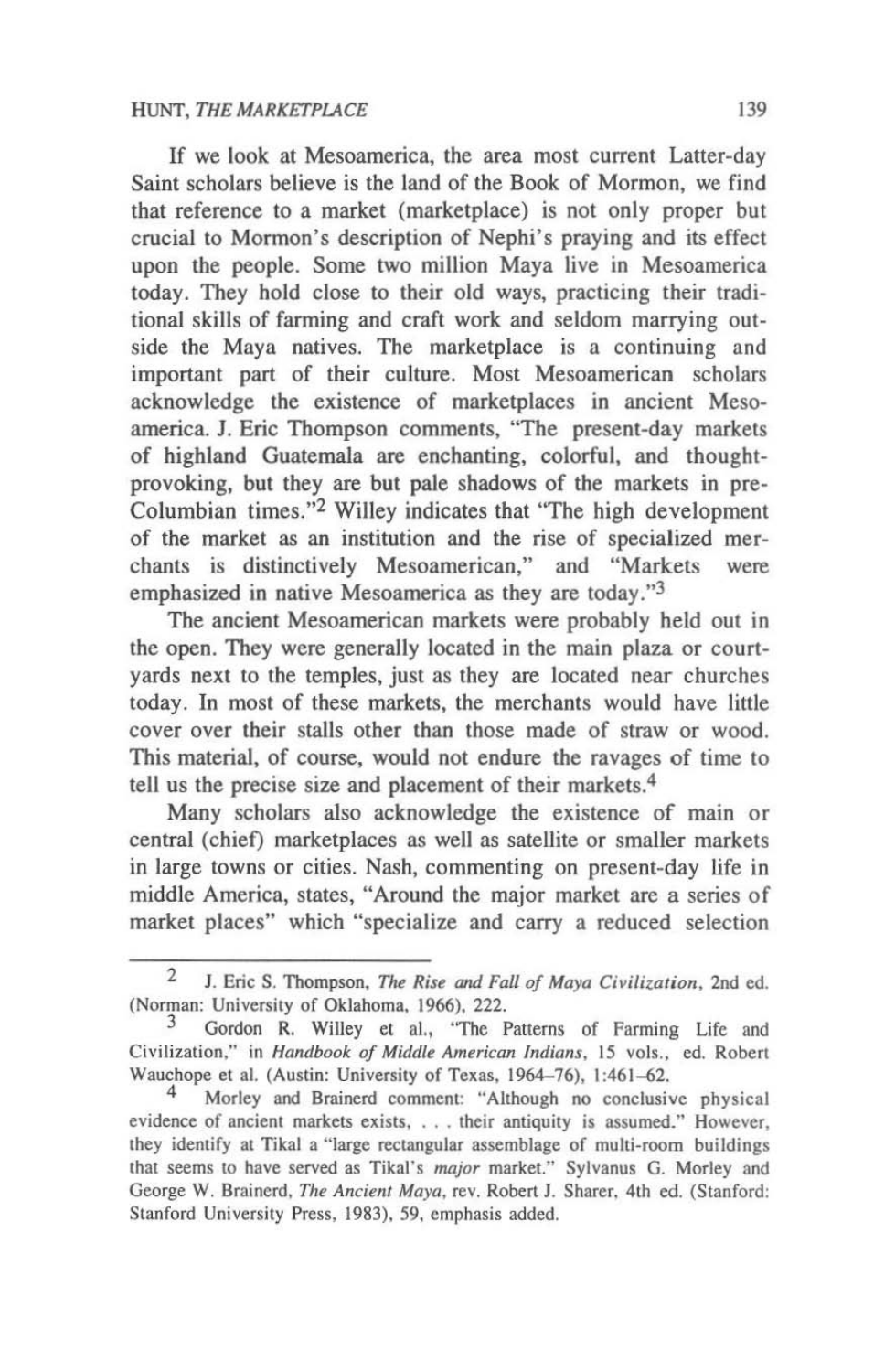of the goods available in the central market. *"5* According to Morley and Brainerd, "The most important economic institution of the ancient Maya was the centralized market. "6 Ross Hassig's research reveals "the possibility of a central market" near Monte Alban's north slope.? William Sanders notes at Tlatelolco. "aside from the main market there were numerous local food markets a1l over the city."<sup>8</sup> After a four-year study of the settlement pattern of the Maya city of Sayil comprising a site of some 4.5 square kilometers, Sabloff and Tourtellot developed a map of the site. displaying what they believe "might have been the central marketplace."9

Bernal Diaz's account of the "great market" of Tlatelolco is probably the earliest firsthand description of a Mesoamerican market. Diaz gives a very vivid account, including the size and complexity of the markets, the variety of goods found therein, and even descriptions of the judges and constables who supervised these activities. His fellow soldiers, who had been in many parts of the world, commented that "they had never seen a market so well laid out, so large, so orderly, and so full of people." Interestingly, in this same dialogue Diaz also comments on the beauty and number of Montezuma's gardens and describes the courts and enclosures on the road to the market.<sup>10</sup>

I have walked on market day on the rocky gravel road leading to the chief market in San Juan Chamula, Guatemala. Early in the morning the road was busy. Men and women were on their way to sell and purchase wares. Many walked barefoot, proudly carrying their goods on their heads or backs. Some had children tagging along. This experience gave me the distinct feeling of being in

<sup>5</sup> Manning Nash, "Indian Economies," in *Handbook of Middle American Indians, 6:87.* 

<sup>&</sup>lt;sup>6</sup> Morley and Brainerd, *The Ancient Maya*, 249, emphasis added.<br><sup>7</sup> Boss, Hassis *Way and Society in Ancient Massauggies* (B

Ross Hassig, *War and Society in Ancient Mesoamerica* (Berkeley: University of California, 1992), 35.

William T. Sanders, "Settlement Patterns in Central Mexico," in *Handbook oj Middle American Indians, 10:27.* 

Jeremy A. Sabloff and Gair Tourtellot, "Beyond Temples and Places," in *New Theon·es on the Ancient Maya,* ed. Elin C. Danien and Robert J. Sharer (Philadelphia: University of Pennsylvania, 1992), 159.

<sup>10</sup> Bernal Diaz, *The Conquest of New Spain,* trans. J. M. Cohen (London: Penguin, 1963), 231-35.